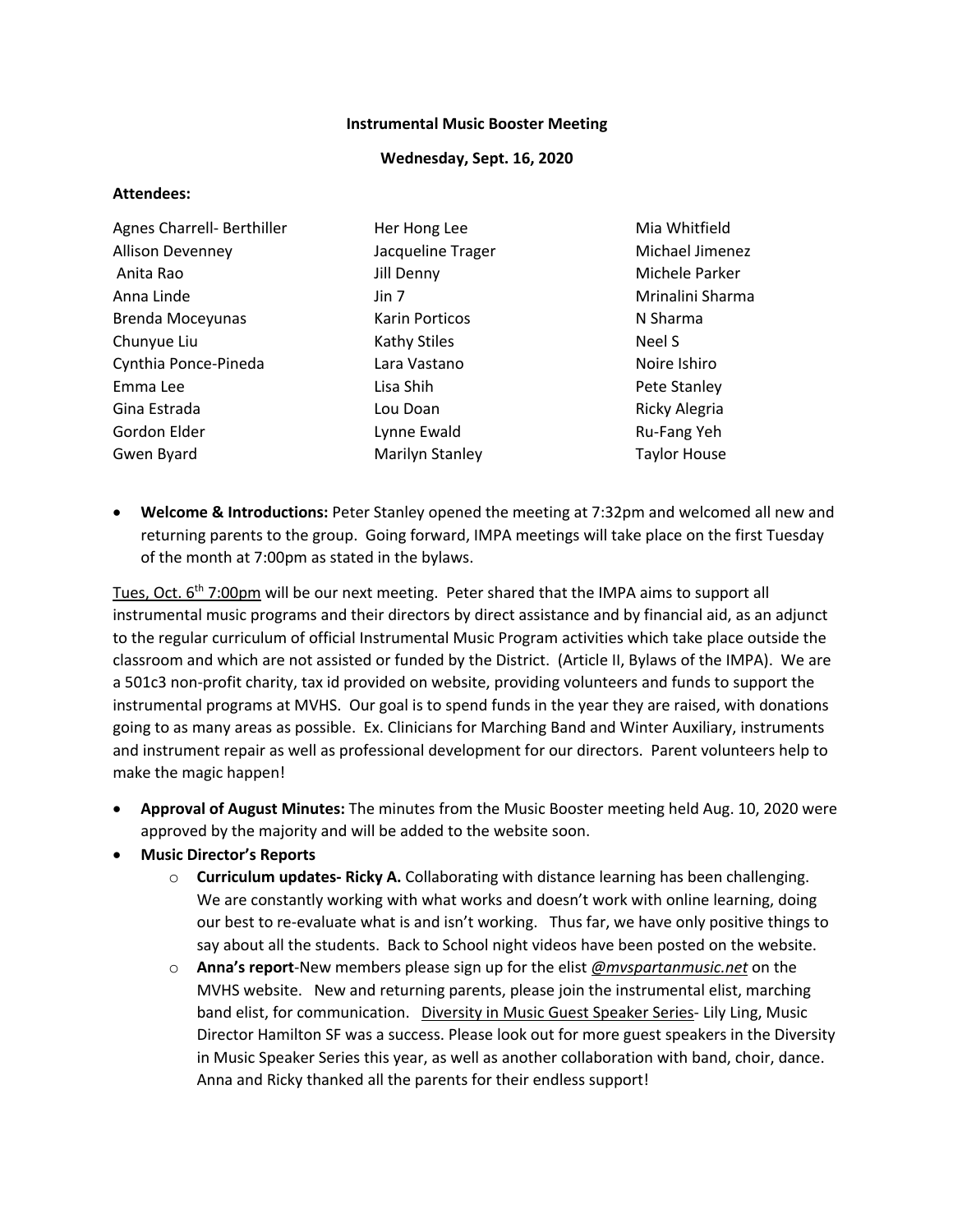o **Dept Coordinator update -Jill Denny** Overview of Performing Arts Finances, specifically, how funds come to the school, money is approved by the district for purchases, and how these purchases are handled.

**ASB Organization Student Council Approves Treasurer signs off Teacher manages-confidential(scholarships) Requests through MVHS finance office**

**Parent Organization(5013c) Parent board approves Teacher input as partner with board Parents manage accounts (no individual student funds/records) Parents handle banking, make contribution directly to source (clinician, MVLA payroll, scholarship to finance office)**

**District Allocation Admin Approves Teacher manages Requests through principal office**

**General Donations Ultimately deposited in ASB donation Teacher sole manager Requests though MVHS finance office**

**Projected Choir Budget**- The ASB portion must be voted and approved by the student leadership council, changes or additions must be brought back to the student leadership council and reflected in the minutes. Jill shared the *projected choir budget* for the year. Fair share- \$220.00 per student, critical, expected of all choir students, given by parents for instruction. Projected income of \$118,400 projected expenses \$98,450. Current projected choir budget has \$23,000 allocated for an accompanist, along with a \$3000 district choir allocation. Principal Mike Jimenez has found another \$24,000 for the choir which will be used for technology, personnel and at home studios for online learning. In addition, MVLA will be providing \$5000 for even more classroom materials and equipment as part of an innovation grant. Estimated income for the year will be \$203,400, with expenses \$183,450.00. There are multiple sources of money-District Allocation, General Donations, ABS organization budget and Parent Organization (5013c) to be considered.

• **Cut Time** is replacing Charms as the student financial tracking system for all performing Arts Departments. There is an annual fee of \$597.00. Michelle De La Ossa will be overseeing the Cut Time process. Jill mentioned that some of the funds budgeted for the school musical, would be used to help pay for Cut Time.

## **Board Reports President & VP**

- Jacqueline Trager- VP of IMPA, welcomed all returning and new members and mentioned the guiding principle is to support the MVHS music dept. and teachers in their mission to inspire our kids with passion and purpose through music and excellence. We appreciate the teachers and their dedication to sharing their love of music with our children. Thanks also to IMPA board members and parents. We will have a great year!
- **Audit** this will be covered at the October meeting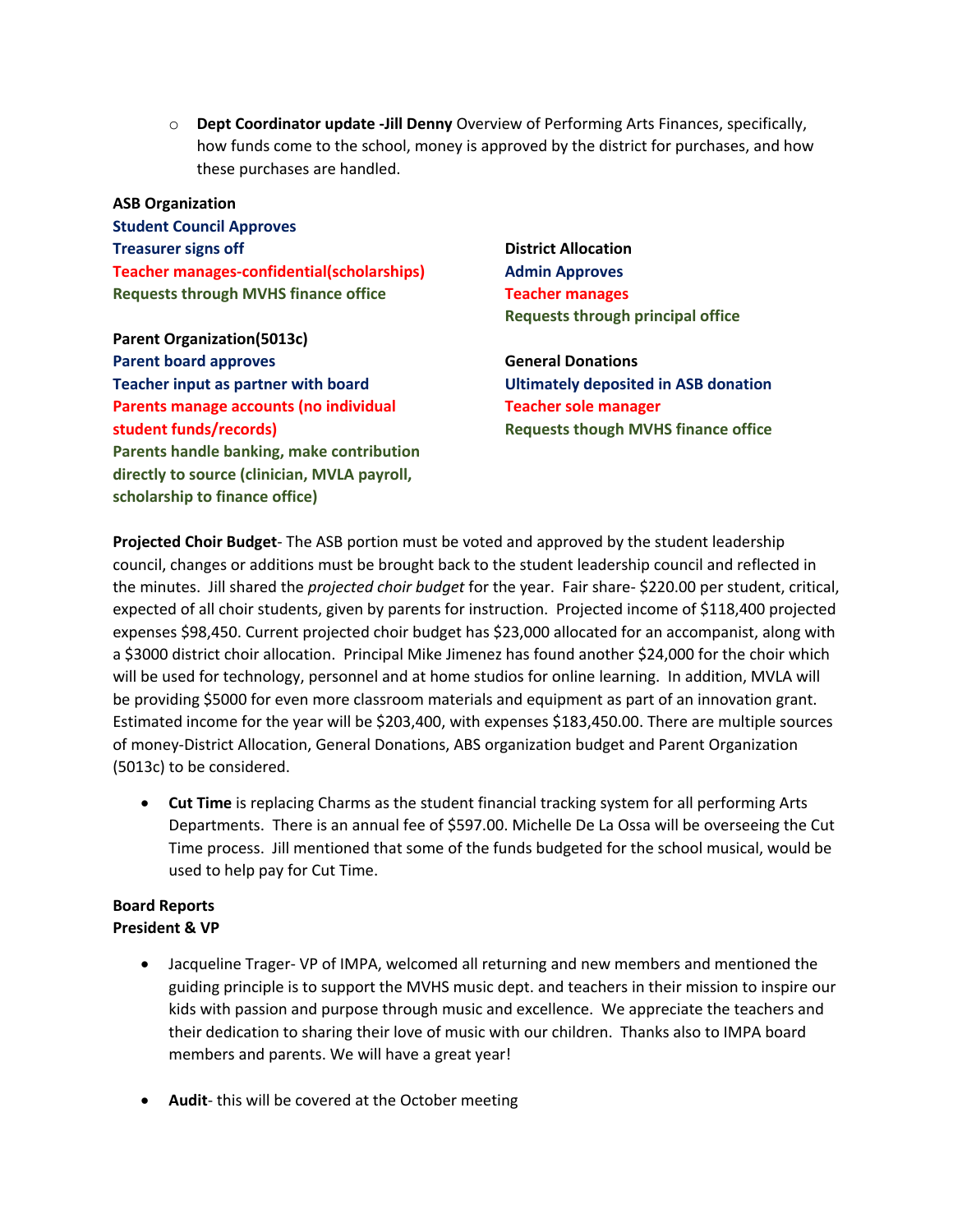- **Spirit wear-Brenda M.** Brenda gave an update on spirit wear. She is ready to go with any spirit needs!
- **Treasurer's report-Karin Porticos**

| <b>Recap of last year's Finances</b> |           |
|--------------------------------------|-----------|
| <b>Beginning balance</b>             | \$104,000 |
| Revenue                              | \$46,000  |
| Expenses                             | \$90,000  |
| Net                                  | \$44,000  |
| <b>Ending balance</b>                | \$60,000  |

# **Review Budget and Expenses from 2019-2020**

| Revenue                           | \$46,000    |
|-----------------------------------|-------------|
| Clinicians                        | (568,000)   |
| Scholarships                      | (55,000)    |
| PA System (Booster share)         | (54,000)    |
| Events                            | (54,000)    |
| <b>Guest Artists</b>              | ( \$3,000)  |
| Overhead expenses                 | ( \$3,000)  |
| <b>Music Director Development</b> | (52,000)    |
| Misc.                             | (51,000)    |
| <b>Total Expenses</b>             | ( \$90,000] |
| NET                               | (544,000)   |

) Includes \$2K Alumni Stipends

Welcome Taco Night, Sr. Dinner, etc.

Internet, accounting, insurance, etc.

## **Budget proposal for 2020-2021 school year**

- The Board proposes dipping into our reserves of \$60K by no more that \$35K to ensure \$25K plus remains for future years
- $\bullet$  1<sup>st</sup> Semester Distance Learning:
	- o \$20K out of reserves
	- o Boosters funding for teacher assistants, guest artists, master classes
		- Distributed across every Instrumental Music class/group
	- o Will contribute to funding the creation of virtual concerts
- 2<sup>nd</sup> Semester:
	- o Can spend up to \$15K out of reserves

Carol Fisher Fund (senior dinner) & Keep on Scholarship (wellness, mental health)

**\*Note: No vote was taken on the 2020-2021 budget; more details are needed from the music directors. The budget will be voted on at the October meeting or once priorities are presented by the music directors.**